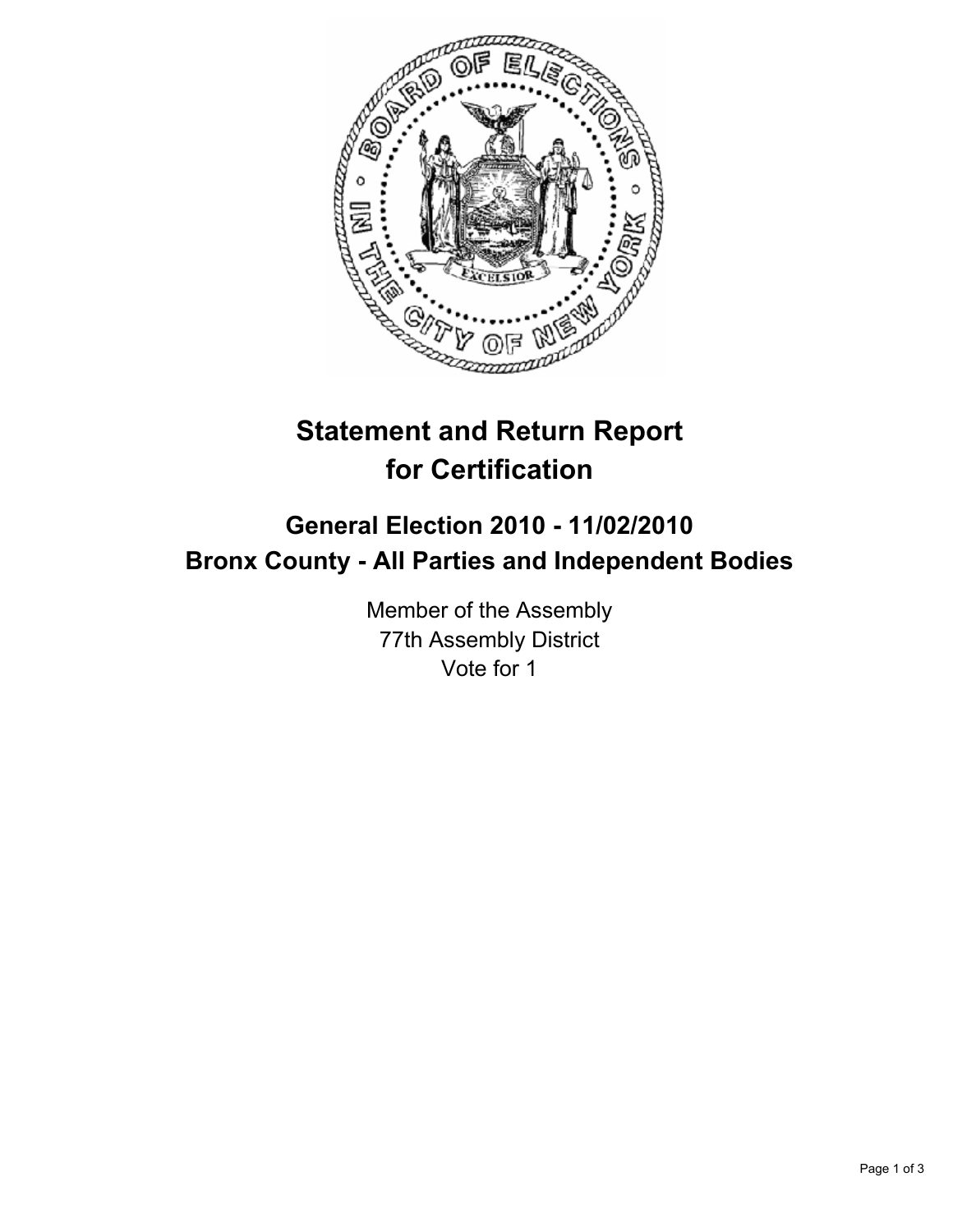

## **Assembly District 77**

| <b>PUBLIC COUNTER</b>               | 13,474 |
|-------------------------------------|--------|
| <b>EMERGENCY</b>                    | 0      |
| <b>ABSENTEE/MILITARY</b>            | 201    |
| <b>AFFIDAVIT</b>                    | 395    |
| <b>Total Ballots</b>                | 14,103 |
| VANESSA L GIBSON (DEMOCRATIC)       | 11,755 |
| TANYA CARMICHAEL (REPUBLICAN)       | 362    |
| ROBERT MARRERO (CONSERVATIVE)       | 148    |
| VANESSA L GIBSON (WORKING FAMILIES) | 506    |
| ALTON MACOON (WRITE-IN)             | 1      |
| CHARLES BARON (WRITE-IN)            | 1      |
| EPHRAM CRUZ (WRITE-IN)              | 1      |
| ETE3RNAL FATHER & LORD (WRITE-IN)   | 1      |
| HECTOR RAMIRE (WRITE-IN)            | 1      |
| HECTOR RAMIREZ (WRITE-IN)           | 12     |
| MARK ESOFFARY BEY (WRITE-IN)        | 1      |
| MARK ESOFFRY BEY (WRITE-IN)         | 1      |
| MARK ESSCOFFERY (WRITE-IN)          | 1      |
| ME (WRITE-IN)                       | 1      |
| NO NAME (WRITE-IN)                  | 3      |
| <b>Total Votes</b>                  | 12,795 |
| Unrecorded                          | 1,308  |